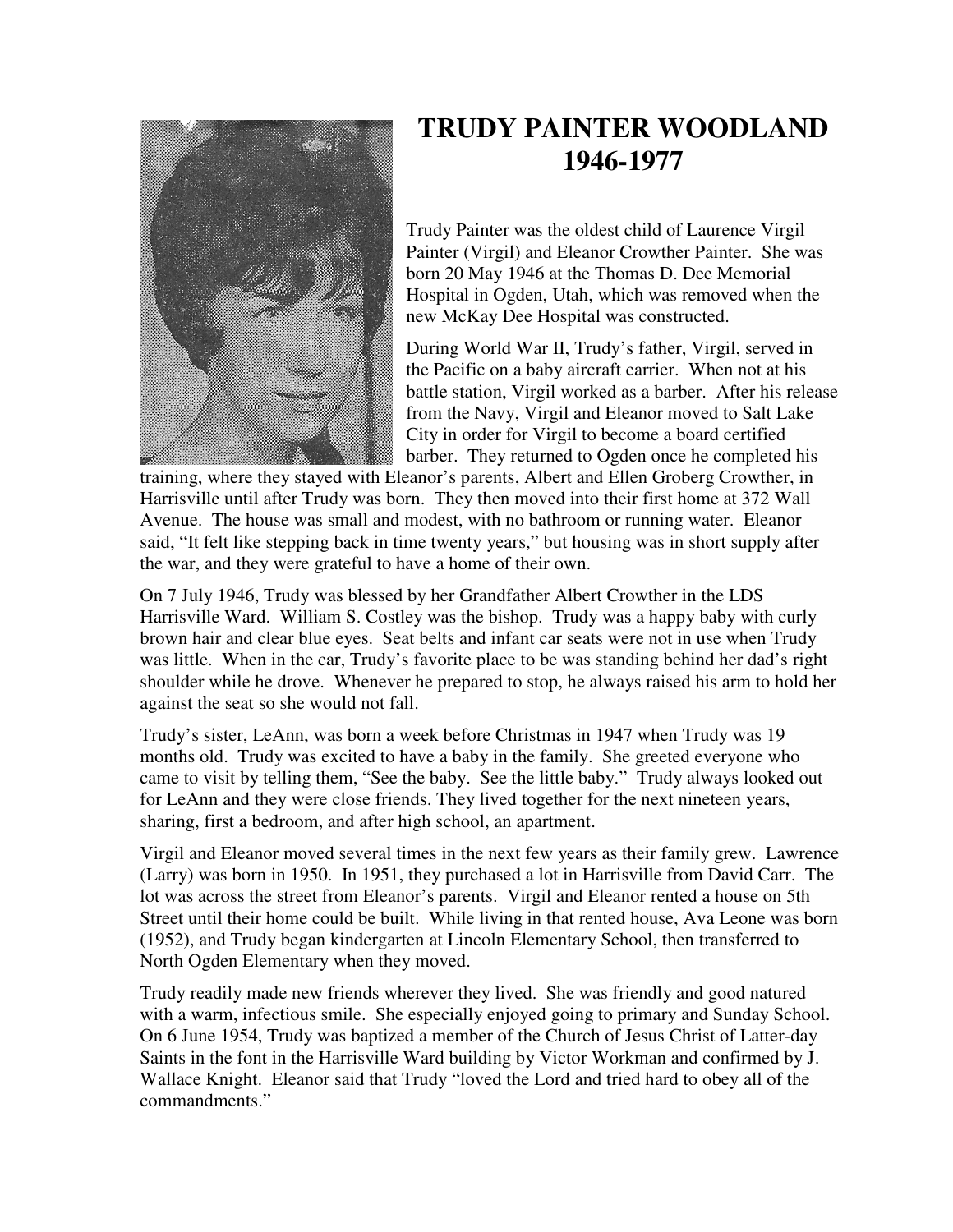Trudy and LeAnn had a playhouse in the basement of the new house, with table and chairs, dishes, and a glass fronted cupboard. They liked to roller skate, and took piano lessons, dance and gymnastic classes. There were few girls in the neighborhood, but they played with their cousins, Keith Dabb, Travis Crowther, Jay and Vic Crowther and the other neighborhood boys. They played ball, climbed trees, and swung in the tire swing in Shurtleff yard where their friends Joe and Billy lived.

Trudy, LeAnn, Larry and Ava rode their Shetland pony, "Blaze," splashed in the irrigation ditches, and most summer weekends went boating and water skiing at Pineview Reservoir or Bear Lake, and camping and hiking with their family.

Virgil was a successful businessman. By the time he was twenty nine, he owned and operated the Superior Beauty School and several salons. He worked very hard, but he was also a very fun loving and energetic dad. In the winter, Virgil scrapped the fields and flooded them to make an ice skating rink, or tied ropes to the back of a tractor to pull the kids through the fields on sleds. They often went sledding and skiing at Snow Basin as well. Holidays were spent with the extended Painter, Groberg, and Crowther families or camping and picnicking with Virgil's and Eleanor's childhood friends and their families.

Occasionally their adventures turned into misadventures. Once, when Trudy was about 13 years old, Trudy and LeAnn were motor boating on a remote portion of Yellowstone Lake and were caught in a sudden storm. Heavy rain and mounting waves began filling the boat with water. In danger of sinking and with no safe place to land, they decided to make a run for camp. Luckily, they were not far from the family's campsite when the boat sank, leaving them to swim for shore. Some men saw the boat sink and helped fish the girls from the water.

Trudy was attending Walhquist Jr. High when the family moved to the Painter farm in Farr West after the death of Virgil's father. There were many things for children to do on the farm, but when Eleanor's father died less than two years later, they moved back to Harrisville, built a house next door to Eleanor's mother, Ellen Groberg Crowther, in 1961, and stayed. Eleanor continues to live in the house they built.

By then, three more siblings had been born, Kirt (1953), Frank (1956) and Lenore (1959). Trudy enjoyed tending and playing with the younger children. She was a great help to Eleanor. Asked as a teenager what she wanted to be in life, Trudy's answer was, "a mother." Trudy always seemed to have a clear sense of what she wanted from life, and the foresight to remain focused on her priorities.

The adults in LDS Harrisville Ward often went out of their way to sponsor or to support wholesome activities for the young men and young women, such as hayrides, dances, caroling or playing games like Bunco or Bingo. Such acts of kindness and concern toward the youth were not uncommon. One event for the young teenage girls in the neighborhood was the inspiration of Hazel Crowther. Once or twice a year, with Hazel's encouragement, her daughters, Kristen and Shanna, would host social evenings at their home. Wearing nicer dresses -- girls at that time had to wear dresses to school everyday -- the young ladies would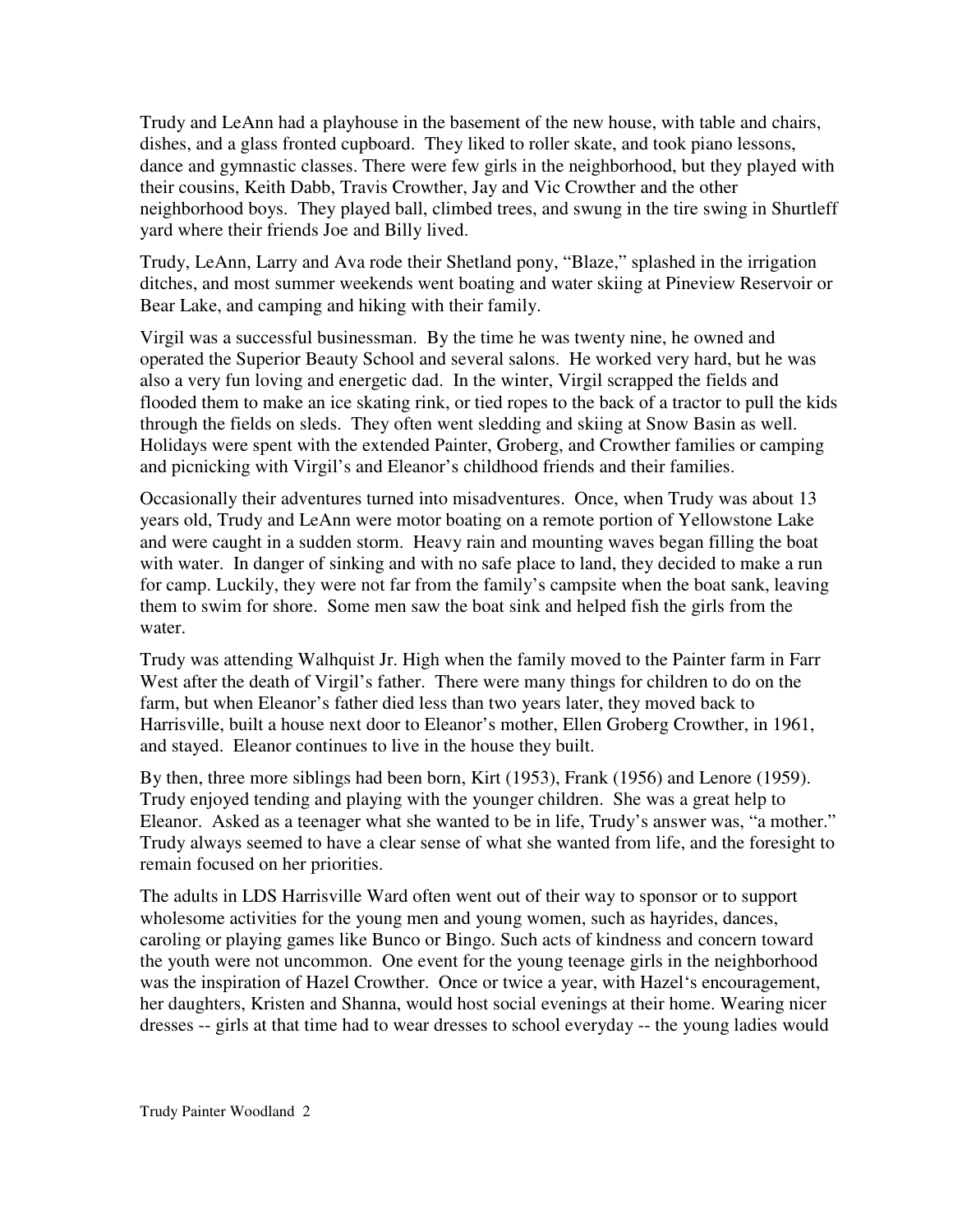gather for a light supper, to play party games and to mingle. The occasions were intended for the young women to have an opportunity to develop social manners.

When she started high school, Trudy began going places and planning fun activities with her older cousins, Carolee Dabb, Shanna Crowther, and Colleen Dabb, as well as Pat Stromberg. Virginia Parker was also a close friend. Trudy enjoyed reading, sewing and crocheting. She was in the Pep Club, studied German and was on the debate team, where she met Ron Woodland. Trudy and Ron hit it off immediately. They dated their senior year, graduating from Weber High School and the LDS Seminary in 1964. Trudy wrote to Ron while he served a LDS mission to the Northern States. She visited his parents and grandmother often and was close to his family.

Education was very important to Trudy. She enjoyed school, especially studying English literature. She attended Weber State College and then BYU, majoring in English, which she wanted to teach after her children were grown. Trudy also graduated from Superior Beauty School. She then helped her dad manage the school and beauty salons, particularly after he dislocated his shoulder in a skiing accident and could not use it for several months. Trudy was dependable and, like her dad, she was hard working. She was also fun loving. Around her twenty-first birthday, Trudy decided it was time for a change. She bought a new yellow Malibu, she and LeAnn drove to southern California and spent ten days exploring. The trip was timed so that Trudy, who had read about the swallows of Capistrano Mission, could see their annual return.

On 3 June 1968, two months after Ron returned from his mission, Trudy and Ron were married in the Salt Lake Temple. Their first child, Brian, was born on 19 November 1969. Lisa Ann was born on 31 December 1970. They moved to Brigham City where Ron worked as assistant manager of the Hamilton Drug Store. A year or so later, when Trudy's grandmother, Ellen Crowther, moved in with Virgil and Eleanor, Trudy and Ron moved back to Harrisville and lived in her home. While living in Harrisville, Lisa and Brian begged their parents to get a dog. Trudy and Ron were not excited about it, but they finally decided it might be manageable if they got a small dog from the pound. That night when Ron came home, he was surprised to find not one dog, but two. Trudy was so soft hearted that when she went to the pound she could not bear to leave behind the dog that was sharing a cage with the one they chose. She was afraid it would be lonely so she brought it home too.

They continued living in Harrisville until 1974, when Ron became the manager of the Hamilton Drug Store in Tooele and they relocated to be near his work. A third daughter, Marie, was born in Tooele on 12 November 1975. Ron changed jobs, becoming the advertising manager of the local newspaper. Trudy and Ron enjoyed living in Tooele and being part of the community. Each night Trudy read to the children and rocked them to sleep in a double wide, overstuffed rocking chair. Even as they grew older, Brian and Lisa liked to snuggle next to her, and after reading quietly, rock or talk about their day. Trudy was happy raising her children and was delighted when another daughter, Trudy Michelle, was born on 16 September 1977.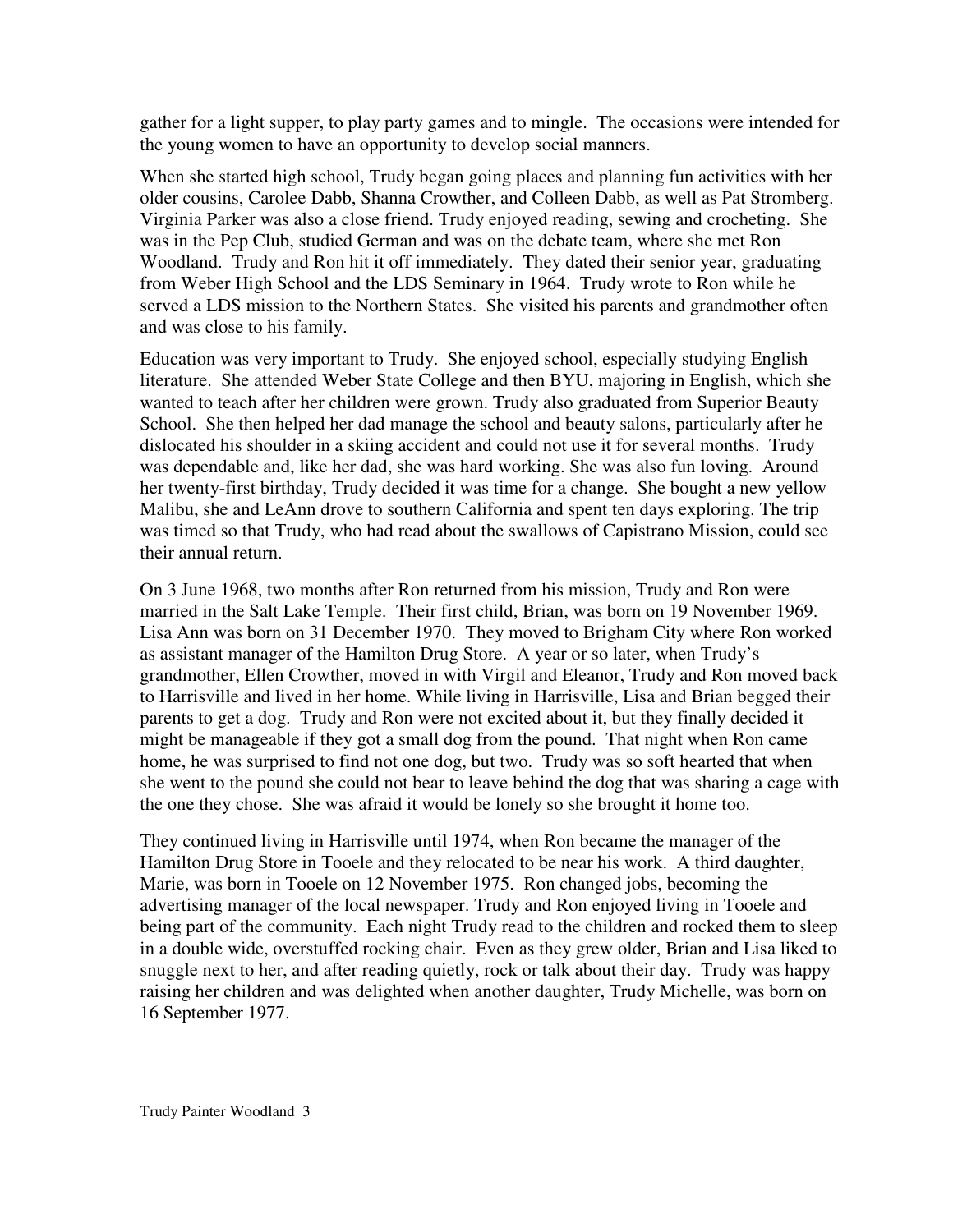With three young children, a new baby, and Christmas preparations, Trudy was busy. A few days after Christmas, she developed a sore throat and bronchitis. Her throat was swollen, making it difficult for her to breathe. She went to the hospital and was given an oxygen treatment and medication. She seemed to be doing fine and went home, but that evening she again had trouble breathing. Ron called an ambulance and tried to administer CPR, but things did not go well. She died on 31 December 1977, on Lisa's 7th birthday, and just three days after becoming ill.

Ron was left with four young children: Brian, 8, Lisa, 7, Marie, 2, and Michelle, 3½ months. Virgil and Eleanor moved their trailer house to Tooele and helped Ron care for the children. They stayed until he married Susan Bennion, who was Lisa's first grade teacher. Ron and Sue stayed in Tooele a few more years. They had two daughters, Emily and Laura, who also were close to Virgil, Eleanor, and Trudy's family. The family then moved to St. George, where Susan taught school and Ron became a professor at Dixie College. Susan blessed the lives of Ron and the children, and they love her dearly. Trudy's family are grateful to Sue for being such a devoted, loving mother. All six of the children are now married and raising their own families.

In 2012, Trudy and Ron have eleven grandchildren. Their oldest grandson, Taylor Woodland, is serving a mission in Russia for the LDS Church. Their daughter, Lisa Woodland Stout, her husband, and their two sons live in Harrisville next door to Trudy's mother, Eleanor.

## **SOURCE:**

Wheeler, LeAnn Painter. "Trudy Painter Woodland." From family records and recollections of Eleanor Crowther, LeAnn Wheeler and Ron Woodland. Aug 2012.